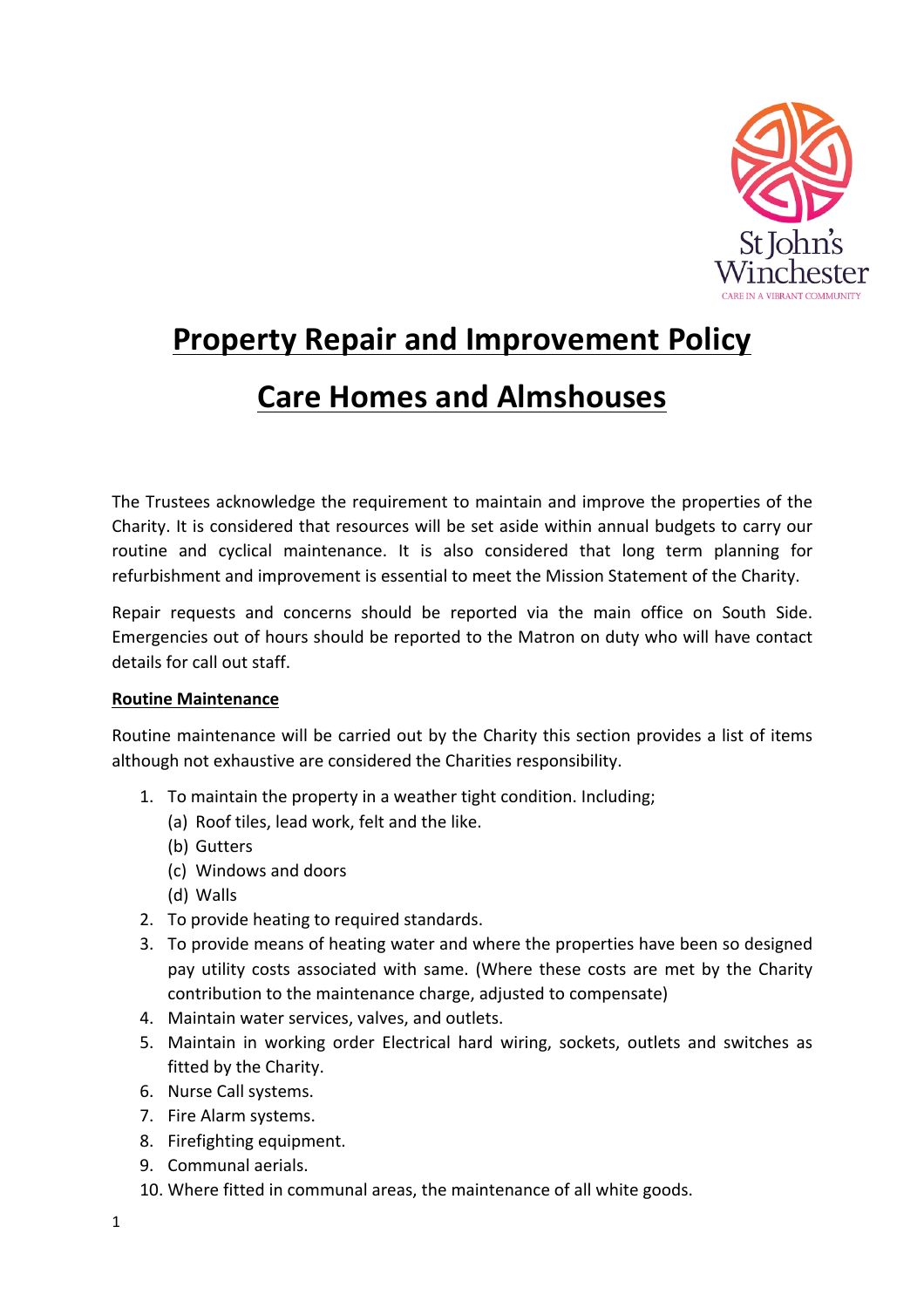- 11. Security
	- (a) Door locks.
	- (b) Window fittings.
	- (c) Gates.
	- (d) CCTV.
	- (e) Door entry systems.
	- (f) Security patrols, where appropriate.
- 12. Internal Finishes
	- (a) Wall and plaster repairs including making good paintwork.
	- (b) Floor coverings to bathrooms and kitchens where not fitted by the resident.
	- (c) Wall tiling where not fitted by the resident.
	- (d) Doors, frames, linings and architraves including ironmongery.
	- (e) Skirtings
	- (f) Curtain battens excluding curtains and tracks unless in communal areas.
	- (g) Floor joists and floor boarding.
	- (h) Carpets to communal areas only.
- 13. Fixtures and Fittings
	- (a) Kitchen units and worktops.
	- (b) Sink tops.
	- (c) Sanitary ware WC pans, cisterns, baths, shower enclosures, trays, shower units, wash hand basins and units, where not fitted by the resident.
	- (d) Velux window blinds.
- 14. External Areas
	- (a) Paths, drives, courtyards, and patios.
	- (b) Drains.
	- (c) Underground services.
	- (d) Gardens.
	- (e) Washing lines fixed and rotary, unless fitted by resident.
	- (f) Garden walls and fences.

# **Cyclical Maintenance**

- 1. Annual gas servicing of boilers and any other gas appliances.
- 2. Gutter clearance.
- 3. External decorations, normally every 5 years.
- 4. Roof inspection and repair (Normally carried out in conjunction with external decorations)
- 5. Legionella compliance  $-$  Annual sanitisation of water tanks.
- 6. Legionella compliance  $-$  weekly, monthly, quarterly, and bi-annual flushing, descaling, and temperature controls.
- 7. Kitchen and bathroom replacements.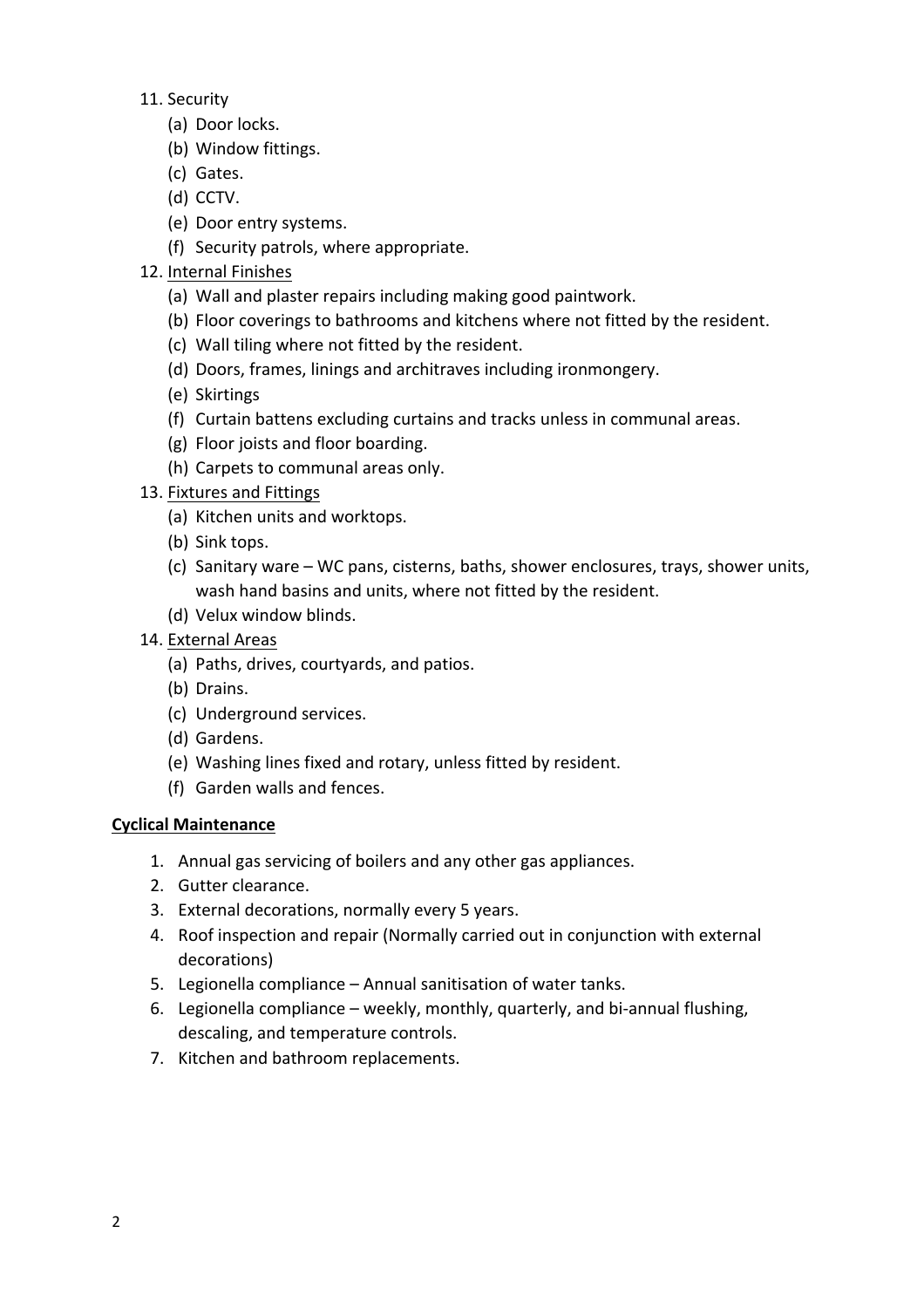## **Improvements**

## **Void works**

All void properties prior to being re-let, unless scheduled for major improvement works will have the following works carried out:-

- 1. Electrical condition report.
- 2. Gas safety (check if applicable)
- 3. Repairs required to ensure property is safe.
- 4. Where required be decorated.
- 5. Where required, Kitchen units replaced.
- 6. Where required, improvements to shower room/bathroom.
- 7. Ground floor flats to have low level or flush floor shower fitted, where appropriate.
- 8. Carpets may be left for the in going resident, if accepted then future replacement is the responsibility of the Resident.
- 9. Property will be cleaned.

## Alterations and Improvements at the request of the resident

Although any improvements requested will be sympathetically assessed by the Charity ultimately there are only limited funds available, and therefore most requests will be declined.

Work required due to assessment by Social Services will be considered on merit and approvals given, if appropriate, where fully funded.

Work requiring the resident to contribute towards alteration or improvement and where the resident is willing to contribute will also be considered on merit, and approvals given if appropriate.

Where a resident requires alterations carried out at their own bequest these will be considered on merit, and the cost would be need to be met by the resident, or at least some contribution towards the costs. An alteration will only be considered if the following criteria are met;

- 1. It would be of benefit to the resident long term.
- 2. It was of benefit for the Charity.
- 3. It was of appropriate design.
- 4. It met all legal requirements and regulations.
- 5. It would not adversely affect other residents or stakeholders
- 6. Reinstatement costs could be met if required.

### **Alterations and Improvements by the Charity**

The Charity have a programme for alterations and improvements which is regularly amended to take into consideration the changing needs of the Charity, residents and stakeholders.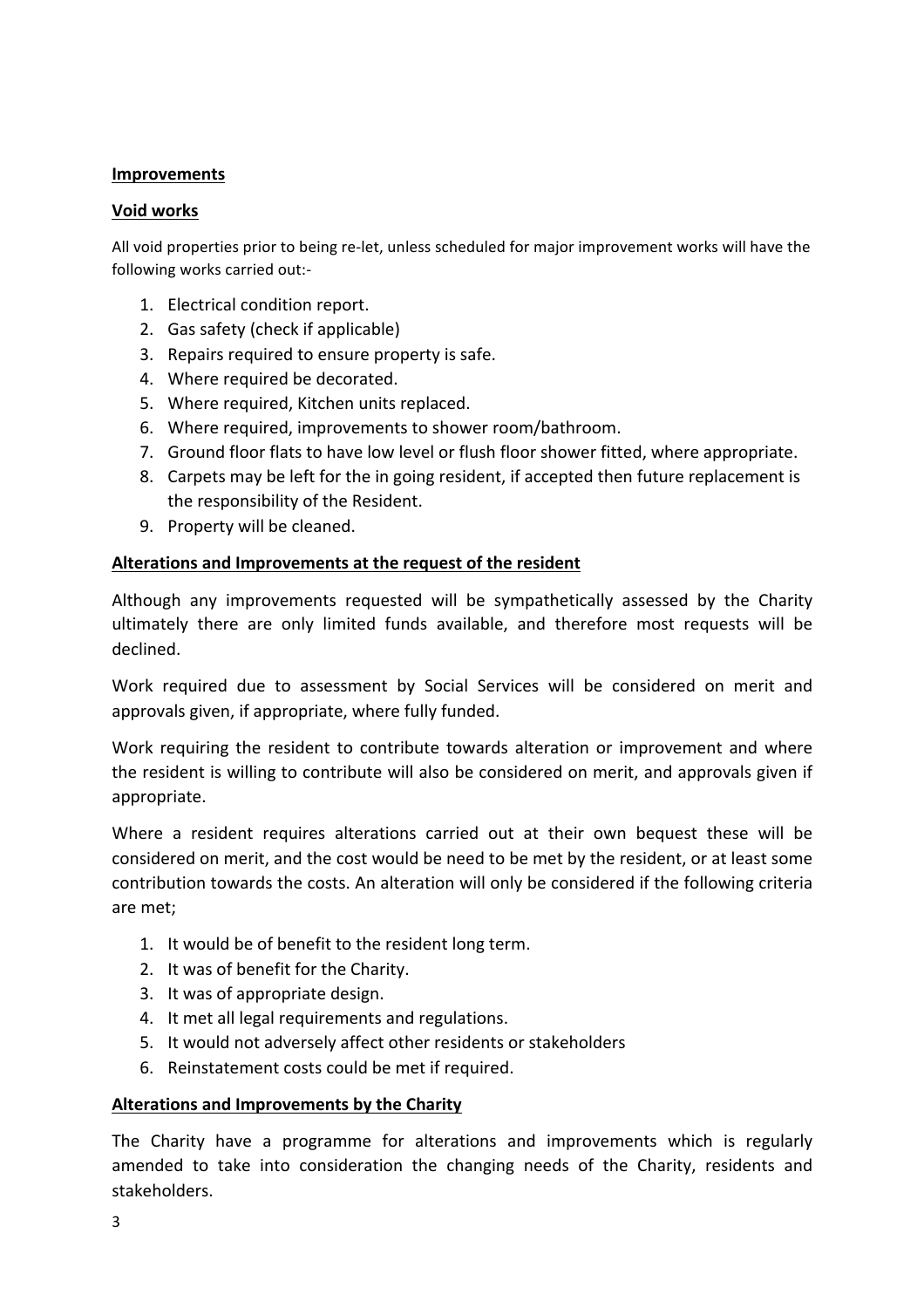#### **Minor Requests**

Minor work requested will be undertaken at the discretion of the Property Manager who will approve/reject on individual merit, depending upon cost and resources.

Examples of such minor work are:-

Putting up shelving.

Putting up Pictures.

Fixing items to walls such as TV brackets.

# Items which it will not always be possible to assist with due to skills of our maintenance **team;**

Setting up TV's.

Computers.

Telephones.

Electrical appliances.

#### **PRIORITIES**

Items covered:-

Risk to Safety.

Water penetration.

Water leak.

No heating.

No hot water.

Blocked toilet.

Blocked main drain.

No power throughout property.

No lights throughout property.

Broken window

Insecure window or door

**P1** - Emergencies **by any 1 and 1 and 1 and 1 and 1 and 1 and 1 and 1 and 1 and 1 and 1 and 1 and 1 and 1 and 1 and 1 and 1 and 1 and 1 and 1 and 1 and 1 and 1 and 1 and 1 and 1 and 1 and 1 and 1 and 1 and 1 and 1 and 1 a**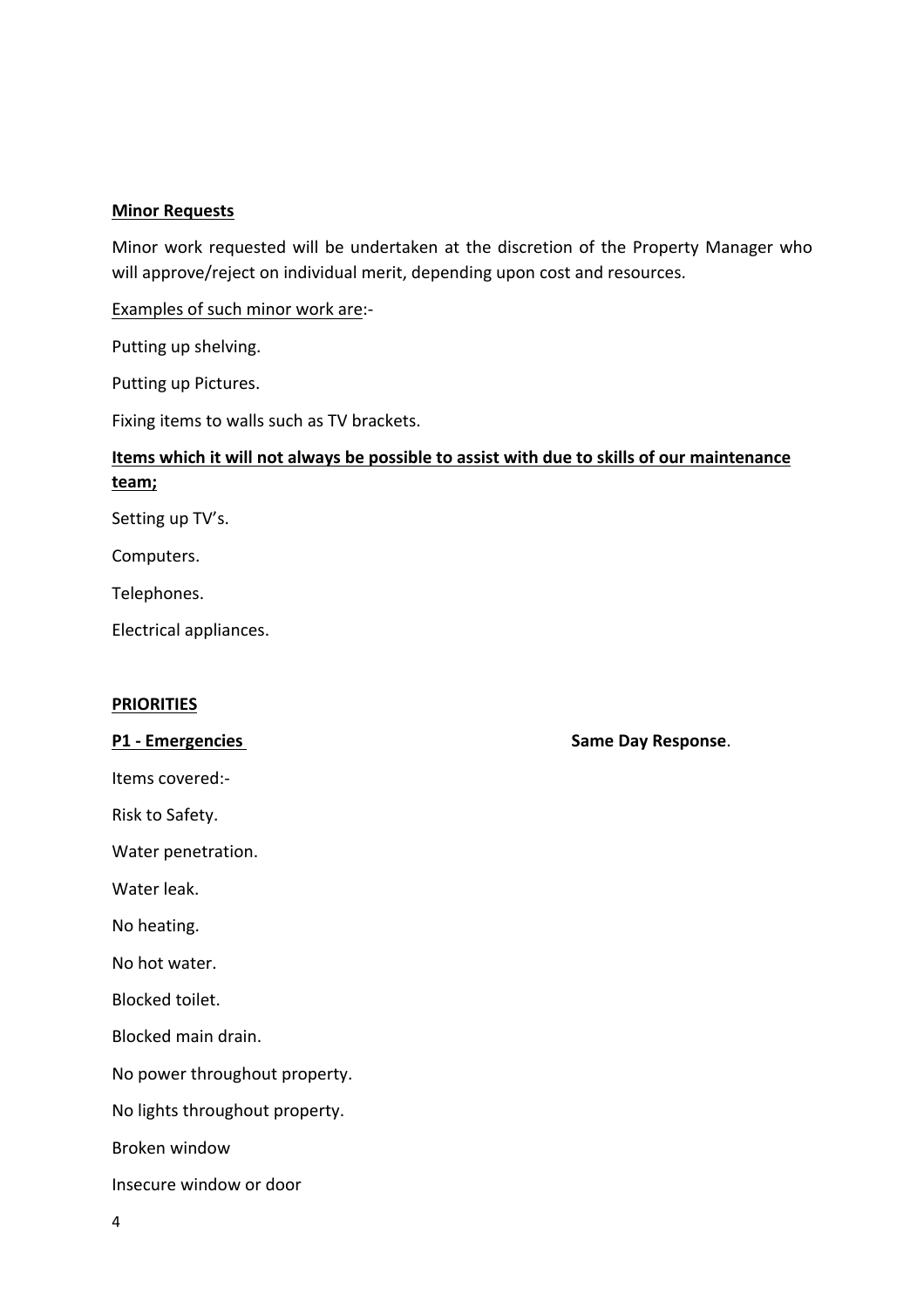#### **P2 Urgent 5 Working days**

Items covered:-Risk to property. Blocked waste to sink or basin. Light not working. Power circuit or individual socket not working. Loose paving slab Dripping tap Overflow running Re-fixing curtain battens

### **P3 – Routine Works 28 Days**

- Items covered:-
- Doors and windows requiring adjustment
- Plaster repairs
- Shelving
- Repairs to kitchen units
- Re-fixing skirting's and architraves
- Re-fixing door frames.
- Fence repairs
- Replacement doors
- Follow on repairs after temporary repair

Kitchen replacements. Shower room replacements. Major void works. Improvement works

#### **P4** - Planned Works *P4* **- Planned Works** *P4* **- Planned Works <b>***P4 Manager's Discretion P4* - Planned **Works** *P4* - Planned **Works** *P4* - Planned **Works** *P4* - **P12** *P4* - **P12** *P12 P12 P*